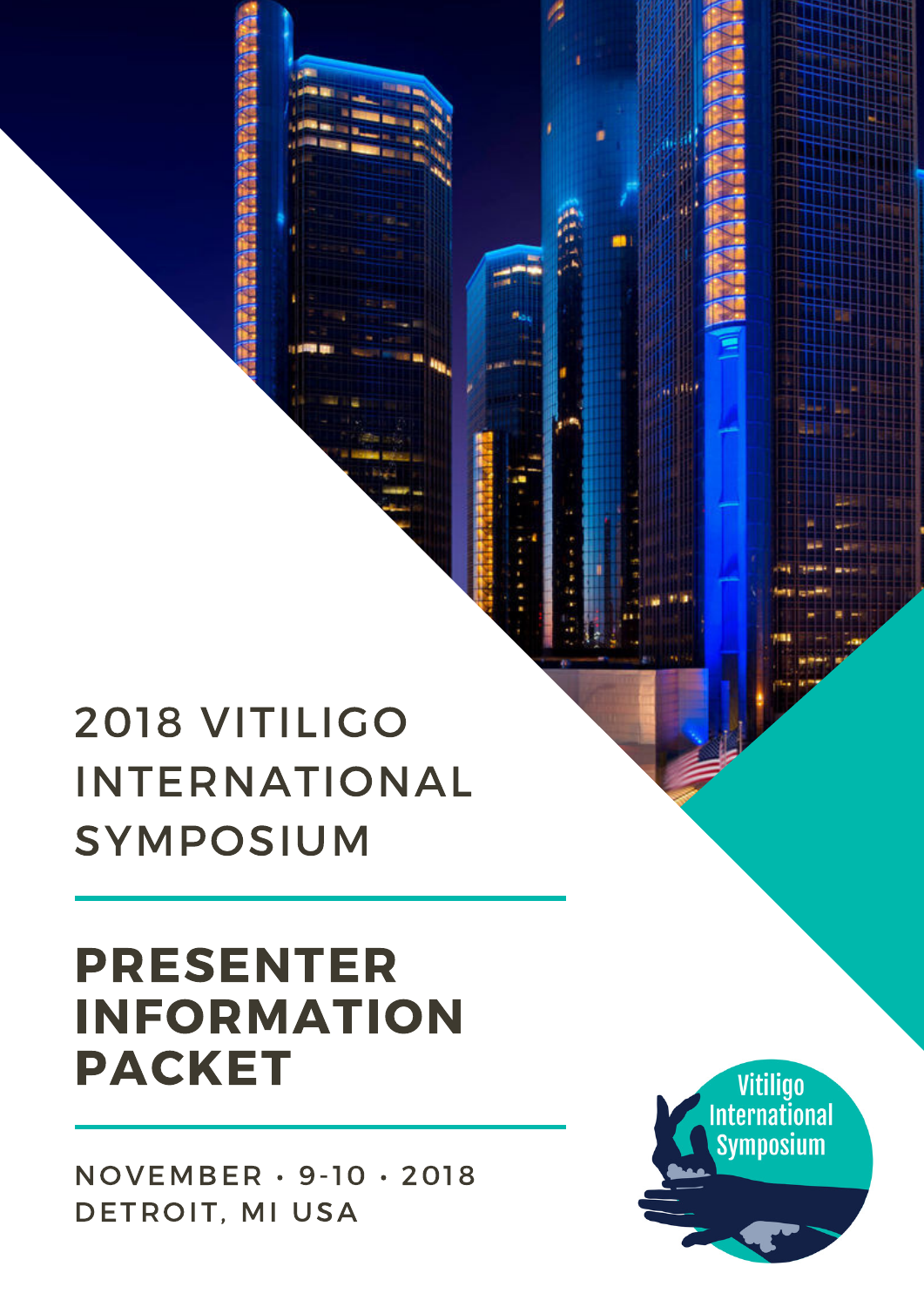# GENERAL INFORMATION

### AUDIENCE

We are anticipating 200+ physicians and scientists in attendance with varying degrees of knowledge and experience in vitiligo. Attendees will be culturally diverse, with several countries represented. You should speak clearly and slowly, so all attendees can understand and benefit from your talk.

## OFFICIAL LANGUAGE

The official language of the meeting is English. Simultaneous interpretation will not be offered. If you do not have an adequate command of the English language, then we highly recommend that you present with a voice over.

## ONLINE ABSTRACT SYSTEM

VIS uses an online form to collect speaker information and abstracts. Each presenter is required to submit a separate abstract for each presentation or poster abstract.

## AUDIO-VISUAL (A/V)

Presenters are required to present in PowerPoint format, 16:9 aspect ratio. You must preload your presentation in the Speaker Ready Room the day prior to your presentation (preferred) or at least 3 hours in advance of your session.

Checking in at the Speaker Ready Room is the single most important action you will take to ensure that your presentation functions properly. All speakers are required to check into the Speaker Ready Room. It is preferable that this is done at least 24 hours before the start of your session to ensure compatibility with the computers being used at the conference, as personal laptops cannot be used in the meeting rooms.

When you check in you should make sure all fonts appear as expected and all sound/video clips are working properly at this time. Once you have reviewed and verified your presentation, it will remain on the presenting computer.

The meeting room will be operated by A/V staff that will assist in starting each presentation. Once the presentation is launched, you will control your presentation from the podium.

All computers in the Speaker Ready Room and session rooms are exactly the same and come standard with:

- PC Windows 7 Professional
- PC Microsoft PowerPoint (Office 201X)

The recommended video formats are:

- PC Windows Media Video (.WMV)
- PC MPEG4/AVC (.MP4)

### SPEAKER READY ROOM CHECK IN REQUIRED OF ALL PRESENTERS

It is not acceptable to bring your presentation a few minutes before or even an hour before the scheduled time. The purpose of preloading your presentation is to ensure that it runs smoothly on the equipment and to verify that all speakers are present. If a presentation is not received by 3 hours prior to the start of the session, we will assume that you are either not at the meeting or have chosen to forfeit your time slot.

You should tell the technician in the Speaker Ready Room your name, your session, and the title of your presentation.

### The Speaker Ready Room location will be emailed to you prior to your arrival at the conference.